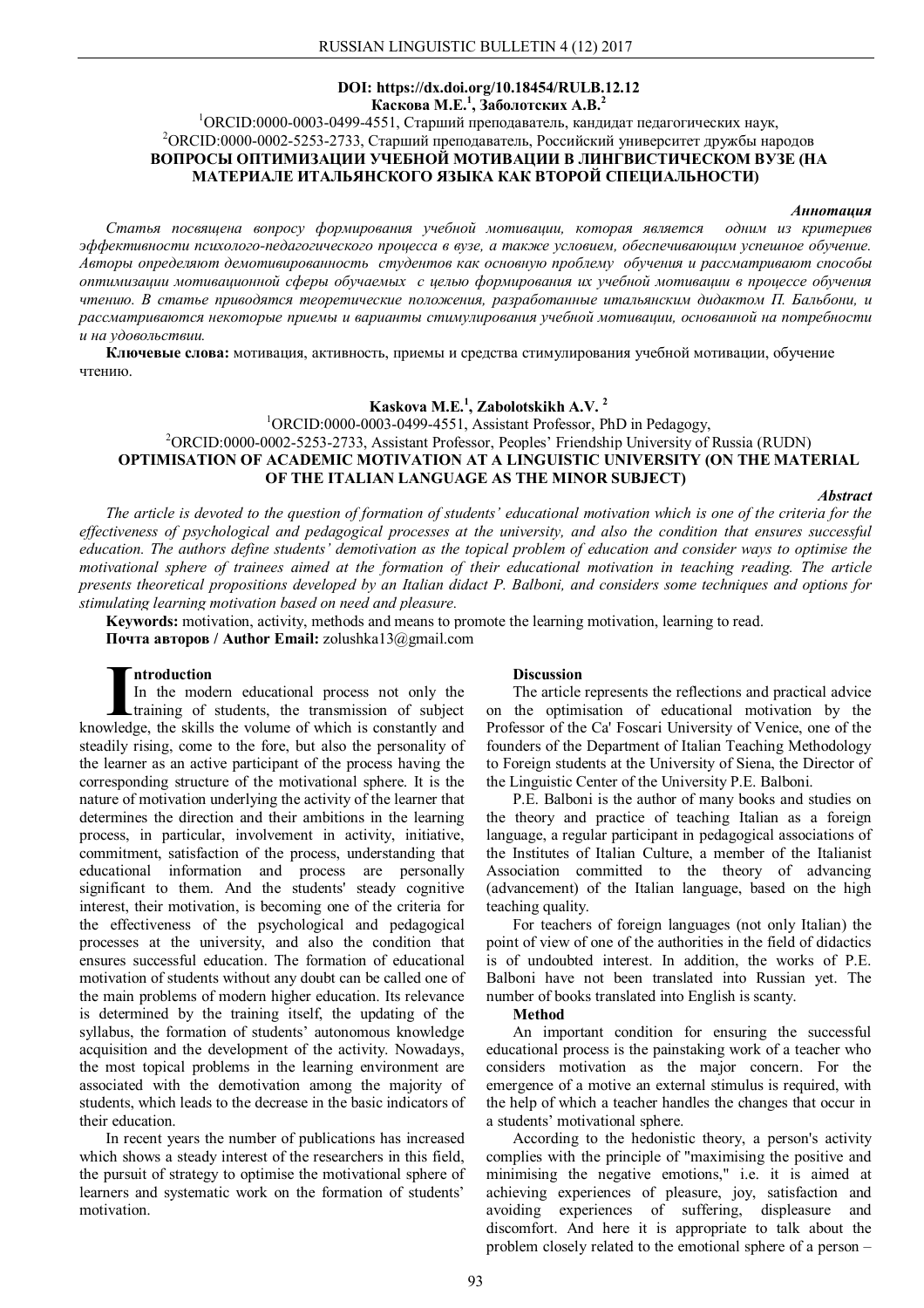the problem of overcoming psychological alienation, which is particularly clear in the process of learning a foreign language, a language alien, strange and distant. This misunderstanding of the realia of another country leads to its rejection, loss of interest, unwillingness to overcome difficulties, and, consequently, to demotivation. A similar thought found its expression in a Latin proverb – "Ignoti nulla cupido" (there is no desire for the unknown).

P. Balboni states that the immersion of the learner's personality in the process of studying a foreign language to the depths of his/her «Ego» and reducing the psychological distance between one's own language, culture and the same concepts of a foreign language, requires from the teacher specific permanent actions to overcome «alienation»». [10, P. 76].

The following techniques can significantly help to begin identifying one as Italian [the term dépaysement (Fr.) refers to the phenomenon, when a student does not feel Russian, Canadian etc. any longer.]:

- simulation of real communication, when a student is forced to overcome their psychological barrier while speaking. The point at issue is about different games and role plays, in which the participation of a teacher is minimised;

the creation of an artificial environment in a particular classroom, as a metaphor for the "loss" of the national identity. It is, for example, the design of the classroom as "little Italy", which, of course, will help create a special atmosphere of authenticity;

- presence and participation of Italians in the learning process. Assistance of Italian Cultural Institutes.

The creation of a favourable didactic environment, the atmosphere of creativity and cooperation also have a significant impact on the process of overcoming the alienation of a foreign language. Overcoming the psychological distance is a co-factor in the formation of motivation in studying a foreign language.

The initial phase of the lesson as a structural unit of pedagogical activity is always characterised by different motivational vectors of students. Thus, the goal of the teacher's efforts at the initial stage should be to redirect the motivational vectors into a «co-directional" interaction. This can be achieved by influencing the students' motivation through the rational sphere (motivation based on need), the emotional sphere (motivation based on pleasure) or volition (motivation, based on necessity).

However, methods of influencing the students' volition are not the subject of this article, as they can not be subsumed to the methods of optimisation of learning motivation. And, nevertheless, we consider it important to make the following remark. The use of the verb «must», as the form of stimulus during the lesson, should be extremely cautious. We can conclude from our own teaching experience that not only children but also adults, as a rule, react with an explicit or hidden refusal to this verb during communication in the classroom. The effect of the interaction in this case is opposite. According to this fact, we recommend the limitation of the verb "must" during the study.

Let us consider in a successive order some techniques and options for stimulating learning motivation based on need and pleasure, which, according to the Italian didact P.Balboni, are the most effective [10, P. 78].

• Motivation based on future needs. For example, traveling around Italy next summer, one will need to buy a train ticket using the following expressions of a pragmatic nature, etc.

• Motivation based on educational needs. For example, traveling around Italy, one should try to understand this country, its peculiarities and traditions. We can hardly call the Italian language to be a language of great applied significance, compared to other foreign languages, for example, English and Spanish. After all, you can travel around Italy, enjoy its historic and cultural monuments even without knowing the Italian language. But the Italian language has great educational value for studying music, art, literature, history and religion.Its significance for the cultural, social development of the personality in self-education can not be overestimated. Therefore, it is advisable to increase the level of students' motivation, and help them to realise the importance of studying the Italian language in their lives from the perspective of their personal development.

Motivation based on the actual needs of a student while learning a language implies, for example, reading graded texts, studying various aspects of the language within the given level (A1, A2, etc.), as well as the opportunity not to get bored during the lessons and not to go deep into problems of methodology. Motivation based on the need requires attention throughout the whole course of training.

• Motivation based on pleasure is the most effective type of motivation for a person. Its basis consists of the following options.

The pleasure of learning is formed step by step, moving ahead gradually in mastering the language, without turning error corrections into sanctions and punishments.

The pleasure in overcoming difficulties is a typical characteristic of a person, like the previous type of motivation. It can be used in many methodological exercises. For example, listen to the text, then see if you can understand its main idea, try to convince your group mate that your point of view is correct. Some difficult exercises are especially loved by students, because they present a challenge and a test for their abilities. Students struggles with themselves, with their problems, with the text, but not with the teacher.

Pleasure based on diversity. «The beauty of the world lies in its diversity», – says an Italian proverb. In adolescence and adult life curiosity is transformed into interest, in our case – into interest in the target-language country. This can be a starting point for the formation of motivation. Jokes, teacher's stories, video and audio materials, tourist brochures serve as a support for maintaining interest during the entire period of studying the Italian language.

Pleasure based on various types of work. Attention mechanism has a cyclic nature: the monotonous work tires students, and therefore demotivates them. The beginning is a very important part of work; the effect of novelty is the strongest motive to start an activity. This effect can be maintained throughout the work by changing types of exercises and tasks [teacher-centered, group, individual, oral, written, etc.]. It is useful to incorporate songs, videos, meetings with Italians in the work, as this adds variety to educational routine. Pleasure based on understanding and systematisation. The fact that certain language material will be systematised during a certain period of study, and students will receive answers to their burning questions, should be mentioned at the very beginning of work with a text.

Pleasure based on success. The approval and praise of a teacher are important for every student. But the state of success is even more important, because it leads to increased motivation in almost all types of students, even if the latter solve standard problems.

Pleasure based on a game. The idea of a game is «to pretend and to imagine that I …" – it enables a student to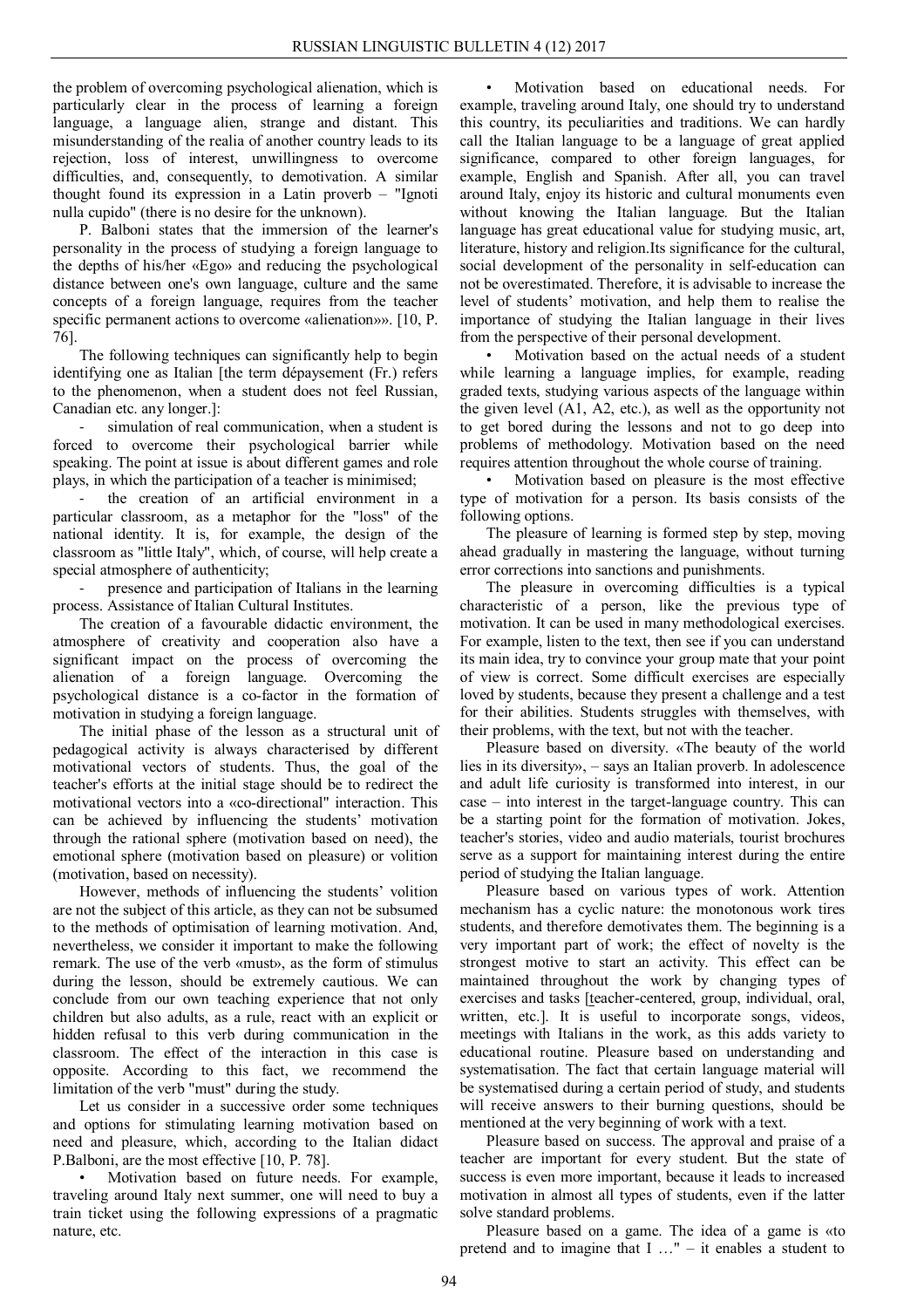play different situations of communication in a foreign language. Using the phrase «If I were you, I would …" students are involved in frank and sincere talk, share their excitement, stimulate their imagination, critical and creative thinking. This method contributes to the effective "liberation" of students' personality and their creative activity.

During the experimental training, students were offered a number of tasks of this kind, where they were able to 'try on' various characters, which have certain characteristics (professional, age-related, social, etc.).

# **Results**

The impact on the student's motivational sphere occurs not only through organising educational activities, techniques and methods of teaching, but also through the content of training, which must correspond to the age and psychological characteristics of students. At the age of 18 and above young people are experiencing a period of self-determination and the formation of a personality. In light of this, the role of culture in general and literature as a part of it grows more than ever: as the essential, constitutive function of culture and literature in particular is the disclosure of the meanings of certain aspects of reality, as well as their translation for the subsequent semantic formation and semantic construction in the process of self-determination and self-identification. [8].

A distinctive feature of a fairy tale is that a life's challenge in a fairy tale is characterised by the level of general significance, multipurposeness and, therefore, the relevance for many people. At different times the researchers of a fairy tale drew attention to the fact that the concept of meaning can refer not only to the personality of a narrator, but also have shades of general, collective meaning, bringing an individual closer to the representatives of a given epoch, nationality, country, culture, religion, class, profession, and so on.A.N. Leontiev speaks about the existence of "semantic generalisations" and "general problems in the meaning."

However, the personal meaning of the author is not identical to the abstract significance of objects or phenomena that are reflected in students' emotional experience.

After the emotional experience, as the indicator of significance, follows the question of the vital motive of this significance, the question of this object or phenomenon connected with the basic realities of the reader's life. According to M.M. Bakhtin, senses are answers to questions. The thing that does not answer any question is meaningless to us [1, P. 350]. There is a so-called problem in the meaning [8]. It can be posed relating to one's own action

(Why am I doing it? What are the motives behind it? What needs or values are being realised in this action? What will it result in?), and also in relation to objects, phenomena and events (What place do they occupy in my life, in my world? Which aspects of my life are they not indifferent to? How can they affect it? What are the consequences of them?)

According to L.S. Vygotsky, the reader's contact with the literary text should be regarded as the behavioural organisation and a goal for the future, a demand that, perhaps, will never be realised but which makes it strive to overtake life to what that lies behind it [2, P. 322]. Semantic changes, occurring under the influence of a fairy tale, provide a student with mechanisms to overcome real crises, show examples of solving problems, suggest behavioural patterns in difficult situations. To develop and enrich his life experience, there is no need for a young person to experience new misfortunes every time, whether it is an illness, prison, betrayal or deception. A contact with the text of a fairy tale helps to realise it without serious consequences, influencing the person as directly as real life does, but at the same time, providing a person with experience and understanding, excitement and overcoming the future life situations without restricting him to the tough need.

The main psychological function of reading fairy tales is included in the development and enrichment of various forms of students' understanding the reality, the familiarisation with which does not "tear off" a person from life, but, on the contrary, brings him closer to it [7].

This is also proved by the results of students' choice of a reading subject. The survey was conducted in 2014 among the  $2<sup>nd</sup>$  and  $3<sup>rd</sup>$  year students of the Linguistics Department of the Institute of Foreign Languages at the RUDN University.

## **Conclusion**

It is worth noting that teachers, using above mentioned methods, can actively influence not only motivation of students but also the entire scope of goal-setting. In addition, the impact on the motivational component of the learning process can be implemented through external psychic mechanisms, such as: addressing the social function of the individual, (research need) and directly through the motivational sphere (ambition, leadership). However, to select pedagogical measures of influence, a teacher needs to determine the personal characteristics of a student, especially the characteristics of memory, emotional sphere and socially significant points.

# **Список литературы / References**

1. Бахтин М.М. Литературно-критические статьи /М.М. Бахтин. – М.: Худ. лит., 1986. – С. 543.

2. Выготский Л.С. Педагогическая психология / Л.С. Выготский. – М.: Педагогика, 1991. – С.479.

3. Выготский Л.С. Учение об эмоциях / Л.С. Выготский. – М:. Книга по требованию, 2012. – 160 с.

4. Гез Н.И. История зарубежной методики преподавания иностранных язы-ков / Н.И. Гез. – М.: Изд-во «Академия», 2008. – 253 с.

5. Ильин Е.П. Мотивация и мотивы / Е.П. Ильин. – СПб.: Изд-во «Питер», 2006. — 421 с.

6. Каскова М.Е. Метод преподавания итальянского языка иностранным сту-дентам по книге P. Balboni "Didattica dell'italiano agli stranieri"/ М.Е. Каскова. – М. : Изд-во РУДН, 2012. – 53 с.

7. Леонтьев А.А. Научите человека фантазии (Творчество и развивающее обучение) / А.А. Леонтьев. // Вопросы психологии: науч. журн./ учредители: Рос. акад. образования; труд. коллектив ред. – М.: ООО «Вопросы психологии», 1998. – №5. – С. 27-32.

8. Леонтьев А.Н. Некоторые вопросы психологии искусства / А.Н. Леонтьев. // Художественное творчество и психология / Под ред. А.Я. Зися, М.Г. Ярошевского. – М.: Наука, 1991. – С. 183-184

9. Ломов Б.Ф. Методологические и теоретические проблемы психологии / Б.Ф. Ломов. – М., 1984.

10. Balboni Paolo E. Didattica dell'italiano a stranieri / Paolo E. Balboni. – Roma: Bonacci Editore, 1994. – 8 edizione. – 160 p.